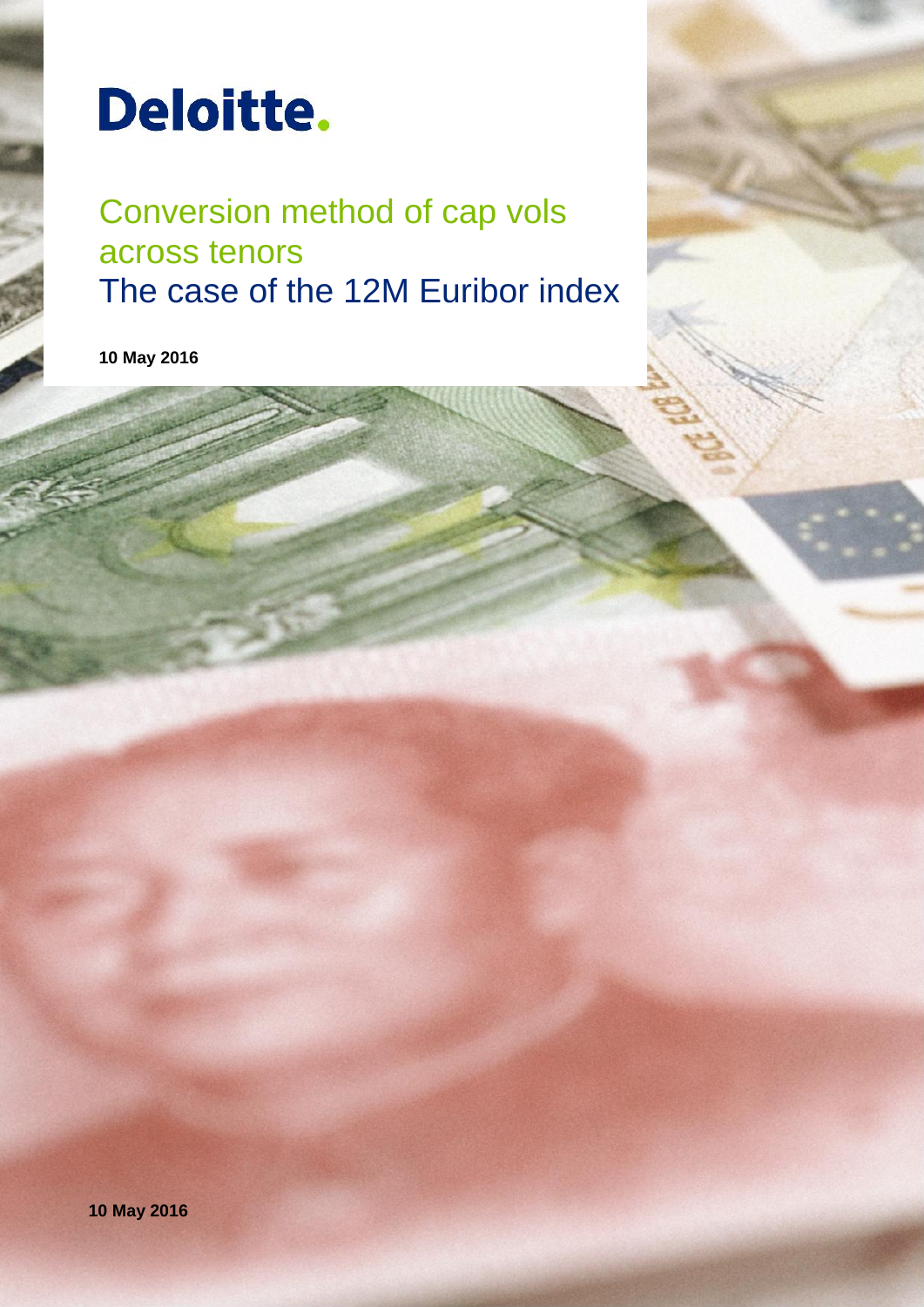This article describes a simple procedure for approximating the cap volatility corresponding to the 12M Euribor tenor.

We compare the resulting expression in the single- and dual-curve worlds.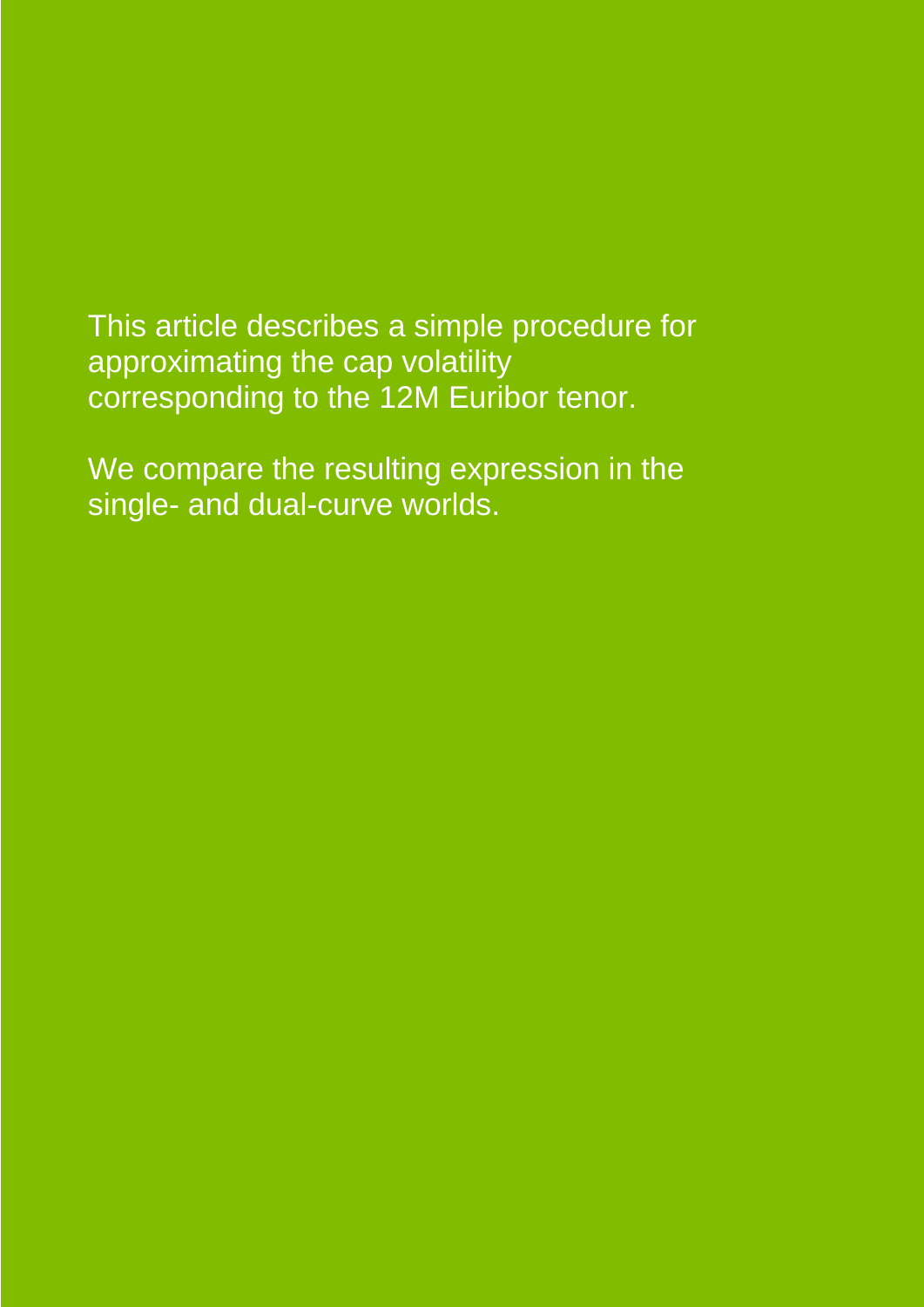# **Contents**

| Introduction                                                     | 4  |
|------------------------------------------------------------------|----|
| Setting the scene                                                | 5  |
| Bachelier formula's translation property                         | 8  |
| An exact relation for the 12M cap vols in the single-curve world | 9  |
| A proxy for the 12M cap vols in the dual-curve world             | 11 |
| Comparison between strike-adjusted vs unadjusted approach        | 15 |
| How we can help                                                  | 16 |
| Contacts                                                         | 17 |
|                                                                  |    |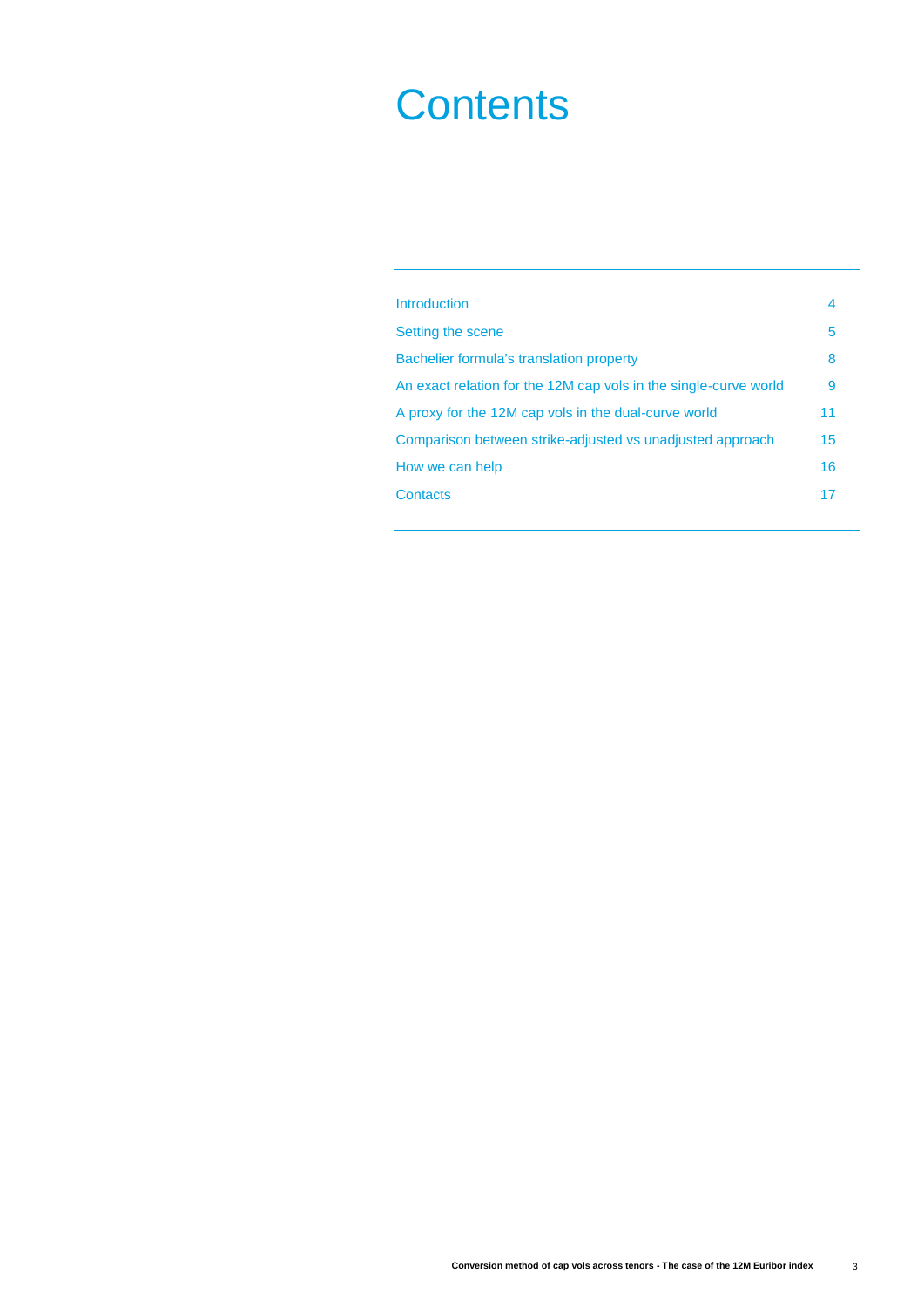### Introduction

Underlying liabilities can often be linked to floating mortgages or other floating loans, the rate of which is adjusted annually. Risk managers and traders that wish to value or hedge such liabilities are in principle required to value a position on a 12M underlying index rate. Unfortunately there is no liquid quoted data for such an index on most of the data providers, including Bloomberg. This brings in a necessity to invent a methodology for the construction of an arbitrage-free way to extrapolate the 12M cap vols from another tenor.

In this article we describe a simple conversion method that takes as input the 6M EUR cap vols and outputs the 12M cap vols. The method is exact under the single-curve assumption. We provide some justification for its validity under the dual-curve assumption. Finally, some comparisons are given versus Bloomberg's Swap Manager.

Although the presented case study refers to the Euribor 12M, the methodology can be easily translated to other currencies and underlyings.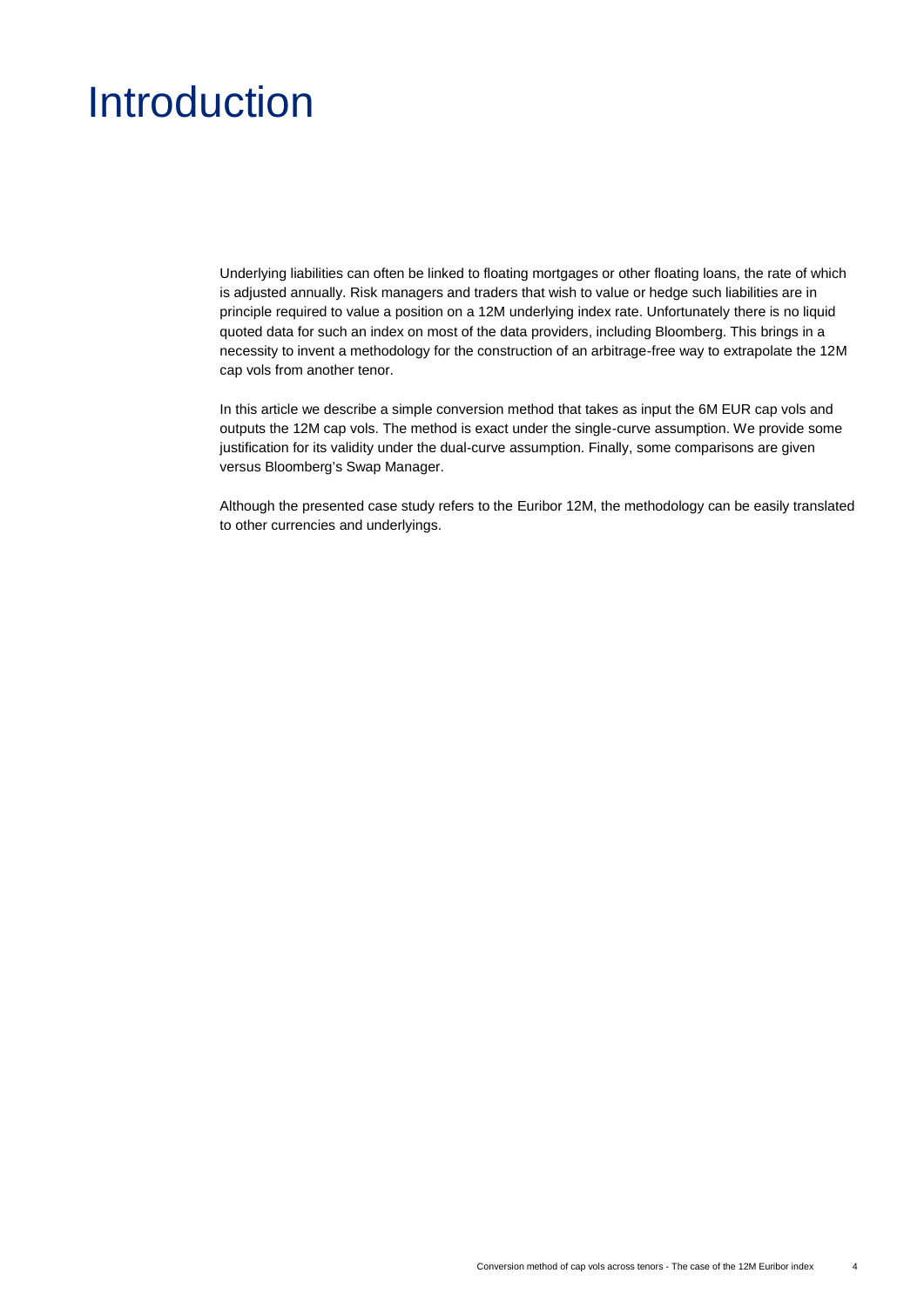### Setting the scene

As we are interested in the valuation of caps, floors and swaptions it is appropriate to fix the notation and some ideas that will be used in the next sections.

A cap is a series of caplets, each of which pays the positive part of the difference between the forward rate between the start and end dates of the caplet and the strike. The forward rate is fixed at the start date of the caplet period.

A (payer) swaption is the option to enter into a swap. The swaption is characterised by (i) the maturity which is the end of the option and, also, the start of the swap and (ii) the tenor which is the period of the swap.

In the table below we give the defining relations of the discounted cap and swaption prices:

#### **Discounted MTM at valuation date**  $Cap(T_0) =$  $\Big[\sum_{i=s+1} D\big(T_0, T_i\big)\cdot \sharp_{i-1,i} \cdot \big(F\big(T_{i-1}, T_{i-1}, T_i\big)-K\big)^+\Big|{\cal F}_{T_0}\Big]\Big]$  $\mathbf{r}$  and  $\mathbf{r}$  are all  $\mathbf{r}$  and  $\mathbf{r}$  $\mathbf{r}$  and  $\mathbf{r}$  are the set of  $\mathbf{r}$  $\mathbf{r}$  and  $\mathbf{r}$  are all  $\mathbf{r}$  and  $\mathbf{r}$  $\mathcal{L} = \mathrm{E}\Bigg[\sum_{i=s+1}^{e} D\big(T_0^{},T_i^{}\big)\cdot \sharp_{_{i-1,i}}\cdot \big(F\big(T_{_{i-1}^{}},T_{_{i-1}^{}},T_i^{}\big) - K\big)^{+}\Big|F_{T_0^{}}\Bigg]$  $\equiv$  and the set of the set of the set of the set of the set of the set of the set of the set of the set of the set of the set of the set of the set of the set of the set of the set of the set of the set of the set of the  $-1,i$   $\left\{ \begin{array}{ccc} 1 & \lambda & \lambda \\ 1 & -1 & \lambda \end{array} \right\}$   $\left\{ \begin{array}{ccc} 1 & \lambda & \lambda \\ 1 & -1 & \lambda \end{array} \right\}$   $\left\{ \begin{array}{ccc} 1 & \lambda & \lambda \\ 1 & -1 & \lambda \end{array} \right\}$ *e*  $\sum_{i=s+1} D(T_0, T_i) \cdot \mathbf{t}_{i-1,i} \cdot (F(T_{i-1}, T_{i-1}, T_i) - K)^+ \Big| F_{T_0} \; \Big]$  $\mathbb{E}\big|\bigg[\sum D(T_0, T_i\big)\cdot \sharp_{_{i=1,i}}\cdot (F(T_{_{i-1}}, T_{_{i-1}}, T_i)-K)^+\big|F_{_{T_0}}\bigg]\bigg]$  $\overline{0}$  ) –  $Swaption(T_0) =$  $(T_0,T_1)$   $\left[\sum P(T_0,T_i)\cdot\ddagger_{i-1,i}\cdot F(T_0,T_{i-1},T_i)\right]-\sum P(T_0,T_i)\cdot\ddagger_{i-1,i}\cdot K\mid F_T\mid$  $\mathbf{1}$  and  $\mathbf{1}$  and  $\mathbf{1}$  $\mathbf{J}$  and  $\mathbf{J}$  and  $\mathbf{J}$  $\mathbb{R}^n$  . The same is the same in the same in the same is  $\mathbb{R}^n$  $\left( \begin{array}{cccc} \sqrt{0.5} & 5 \\ 1 & 5 \end{array} \right)$   $\left( \begin{array}{cccc} 2 & 5 \\ 1 & 1 \end{array} \right)$   $i=1, i$  $\left( \begin{array}{ccc} e & \cdot & \cdot \end{array} \right)$  $\mid$   $F_{T_{\circ}}\mid$  $\begin{array}{c} \begin{array}{c} \end{array} \end{array}$  $\left( \sum_{i=1}^{e} P(T_{s},T_{i})\cdot\sharp_{i=1,i} \cdot F(T_{s},T_{i-1},T_{i},) - \sum_{i=1}^{e} P(T_{s},T_{i})\cdot\sharp_{i=1,i} \cdot K \right)^{T}$  $\begin{pmatrix} 1 & 1 \\ i = s+1 \end{pmatrix}$ Swaption(T<sub>0</sub>) =<br>=  $E\left[D(T_0, T_s)\right] \left(\sum_{i=1}^{e} P(T_s, T_i) \cdot \mathbf{t}_{i-1,i} \cdot F(T_s, T_{i-1}, T_s) - \sum_{i=1}^{e} P(T_s, T_i) \cdot \mathbf{t}_{i-1,i} \cdot K\right]^{+}\bigg|_{F_T}\bigg]$   $\left| -s+1 \right|$  /  $-1, i \quad \mathbf{\Lambda} \quad | \quad | \quad T_0 \quad |$  $\sum_{i=s+1} P\bigl(T_{_S},T_{_i}\bigr) \cdot \ddagger_{_{i-1,i}} \cdot F\bigl(T_{_S},T_{_{i-1}},T_{_i},\bigr) - \sum_{i=s+1} P\bigl(T_{_S},T_{_i}\bigr) \cdot \ddagger_{_{i-1,i}} \cdot K \ \biggr) \ \bigg| F_{T_{_0}} \ \bigg|$  $1,i \quad \mathbf{I} \quad | \quad \mathbf{I} \quad T_0$ 1  $\left\{ \mathrm{E} \left[ \left. D (T^{}_{0}, T^{}_{s\cdot} ) \cdot \right| \right. \, \sum P (T^{}_{s\cdot} T^{}_{i\cdot} ) \cdot \sharp_{_{i-1,i}} \cdot F (T^{}_{s\cdot} T^{}_{i-1}, T^{}_{i\cdot} ) - \sum P (T^{}_{s\cdot} T^{}_{i\cdot} ) \cdot \sharp_{_{i-1,i}} \cdot K \, \left[ \, \left. \right| F^{}_{T^{}_{0\cdot}} \, \right] \right\}$  $0$   $\overline{)}$   $\overline{)}$ *e*  $i = s + 1$  $\sum_{i=1}^{e} P(T_s, T_i) \cdot \mathbf{1}_{i=1, i} \cdot F(T_s, T_{i-1}, T_i, ) - \sum_{i=1}^{e} P(T_s, T_i) \cdot \mathbf{1}_{i=1, i} \cdot K \bigg)^{\top} \bigg| F_{T_0} \bigg|^{-1}$  $D(T_0, T_s) \cdot \Big[ \sum_{i=s+1} P(T_s, T_i) \cdot \mathbb{1}_{i-1,i} \cdot F(T_s, T_{i-1}, T_i,) - \sum_{i=s+1} P(T_s, T_i) \cdot \mathbb{1}_{i-1,i} \cdot K \Big] \Big| F_{T_0} \Big|$

where we have used the abbreviation  $(x)^{+} = \max(x,0)$  and

- $\bullet$   $T_s$  denotes the start date (for a cap this is the start of the payment schedule, for a swaption it is the start of the swap)
- $T_e$  is the end date.
- $\bullet$   $i$  is an index running over the various time-points of interest:  $T_{_S}, T_{_{S+1}}, \ldots, T_{_e}$
- $\cdot$   $\ddagger$   $_{i-1,i}$  is the yearfraction between  $T^{}_{i-1}$  and  $T^{}_{i}$
- $F\bigl(T_0, T_{i-1}, T_i, \bigr)$  is the forward rate between dates  $T_{i-1}$  and  $T_i$  as observed at time  $T_0$ .
- $K$  is the strike of the deal.
- $\bm{\Phi} \cdot D(T_0, T_i)$  represents the stochastic discount factor between the two dates.
- $\cdot$   $P(T_0,T_i)$  represents the zero-coupon bond between the two dates. This is obtained from the yield curve.
- $\bullet$  The notation  $\mathrm{E}[\cdots | \mathnormal{F}_{T}]$ denotes a risk-neutral expectation with filtration up to time  $T$  .

At the valuation date,  $\,T_{0}$  , stochasticity enters into the valuation of the cap through the discount factor and the forward rate, both of which are in general unknown.

The undiscounted payoff of a swaption, however, is expressed in terms of zero-coupon bonds. Therefore stochasticity enters only through the forward rate.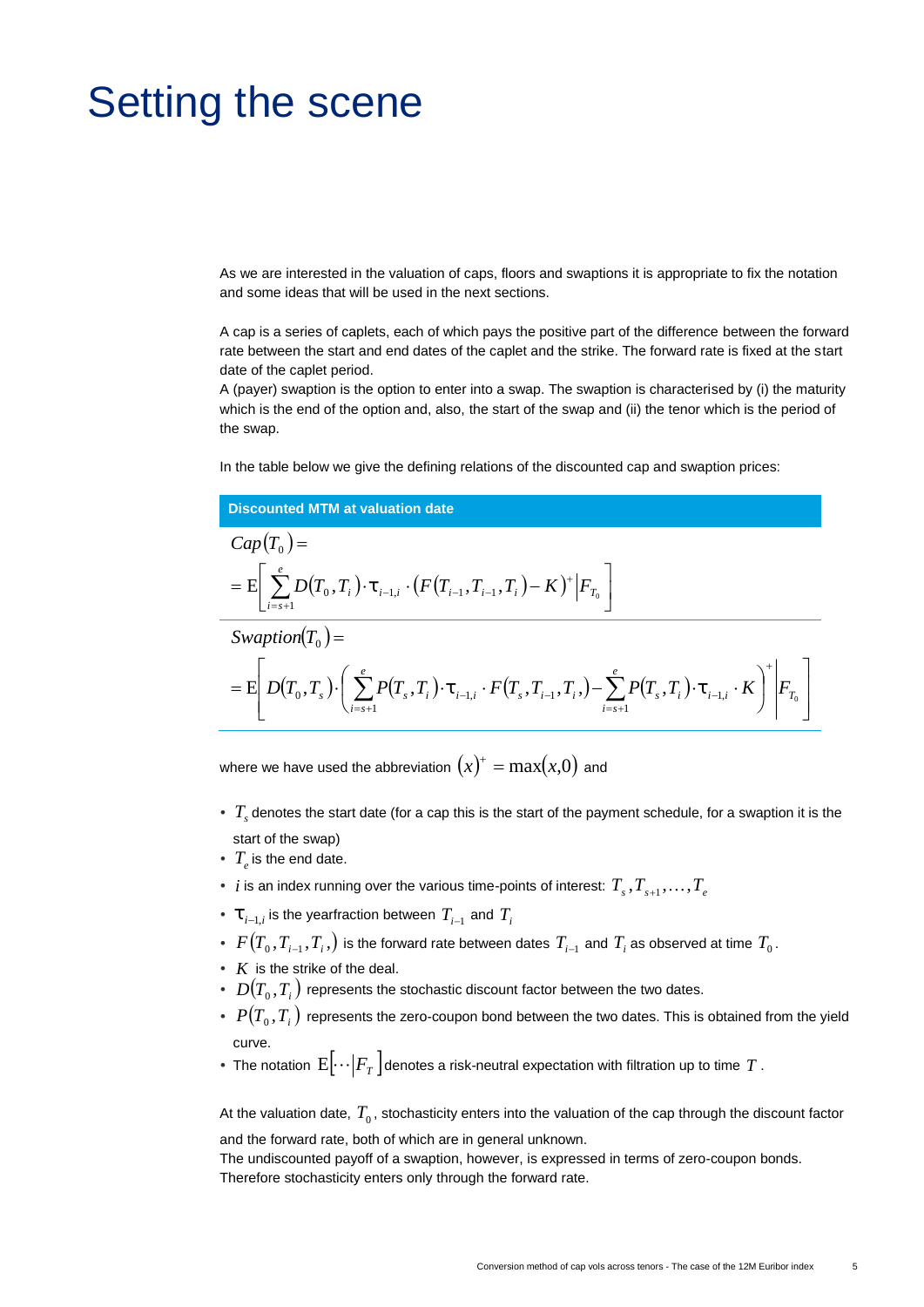It is market practice to price these two vanilla instruments using either Black-Scholes of Bachelier formulas.

Let us focus on the Bachelier representation, which assumes that the absolute increments of the underlying (the forward rate) are normally distributed random variables of zero drift and volatility  $\uparrow$ .

The discounted prices of caps and swaptions under this model are given by:

| Price at $I_0$ |                                                                                                                                                                                      |
|----------------|--------------------------------------------------------------------------------------------------------------------------------------------------------------------------------------|
| Cap(A1)        | $Cap(T_{0})=$                                                                                                                                                                        |
|                | $= \sum_{i=1}^{e} P(T_0, T_i) \cdot \mathbf{1}_{i=1,i} \cdot \text{Bachelier} \left( F(T_0, T_{i-1}, T_i), K, \mathbf{1}_{i}, \mathbf{1}_{i}, (T_0, T_{i-1}) \right)$<br>$i = s + 1$ |
| Swaption (A2)  | Swaption $(T_0)$ =                                                                                                                                                                   |
|                | $=\left(\sum_{i=s+1}^{e} P(T_0,T_i)\cdot \mathbf{t}_{i-1,i}\right)\cdot Bachelier\big(R(T_0,T_{i-1},T_i),K,\dagger_i,\dagger(T_0,T_{i-1})\big)$                                      |

where the Bachelier formula is:

$$
Bachelier(F, K, \dagger, \dagger) = (F - K) \cdot N \left( \frac{F - K}{\dagger \sqrt{\dagger}} \right) + \dagger \sqrt{\dagger} \cdot n \left( \frac{F - K}{\dagger \sqrt{\dagger}} \right)
$$

and, as usual,  $N(.)$  and  $n(.)$  represent the normal cumulative and normal distribution density function respectively.

For the valuation of the above two instruments, we note that the cap requires as input the forward rate  $F\bigl(T_0, T_{i-1}, T_i\bigr)$  while the swaption requires the forward swap rate  $\ R\bigl(T_0, T_{i-1}, T_i\bigr).$  Also note that the cap effectively discounts each caplet at the zero-coupon bond rate, while the swaption effectively discounts using the annuity.

The story is thus far only half-told regarding the inputs to the above formulas as we have neglected one of the key considerations: The single-curve vs dual-curve assumption.

Under the single-curve assumption the zero-coupon bonds are linked to the forward rates and forward swap rates through the formula:

| <b>Single-curve assumption</b> |                                                                                                                           |  |
|--------------------------------|---------------------------------------------------------------------------------------------------------------------------|--|
| Forward rate (B1)              | $F(T_i, T_j, T_k) = \frac{1}{\pm (T_i, T_k)} \cdot \left( \frac{P(T_i, T_j)}{P(T_i, T_k)} - 1 \right)$                    |  |
| Forward swap rate (B2)         | $P(T_i, T_j) - P(T_i, T_k)$<br>$R(T_i, T_j, T_k) =$<br>$\sum_{i=1}^{k}$ ‡ $(T_{m-1}, T_m) \cdot P(T_i, T_m)$<br>$m = j+1$ |  |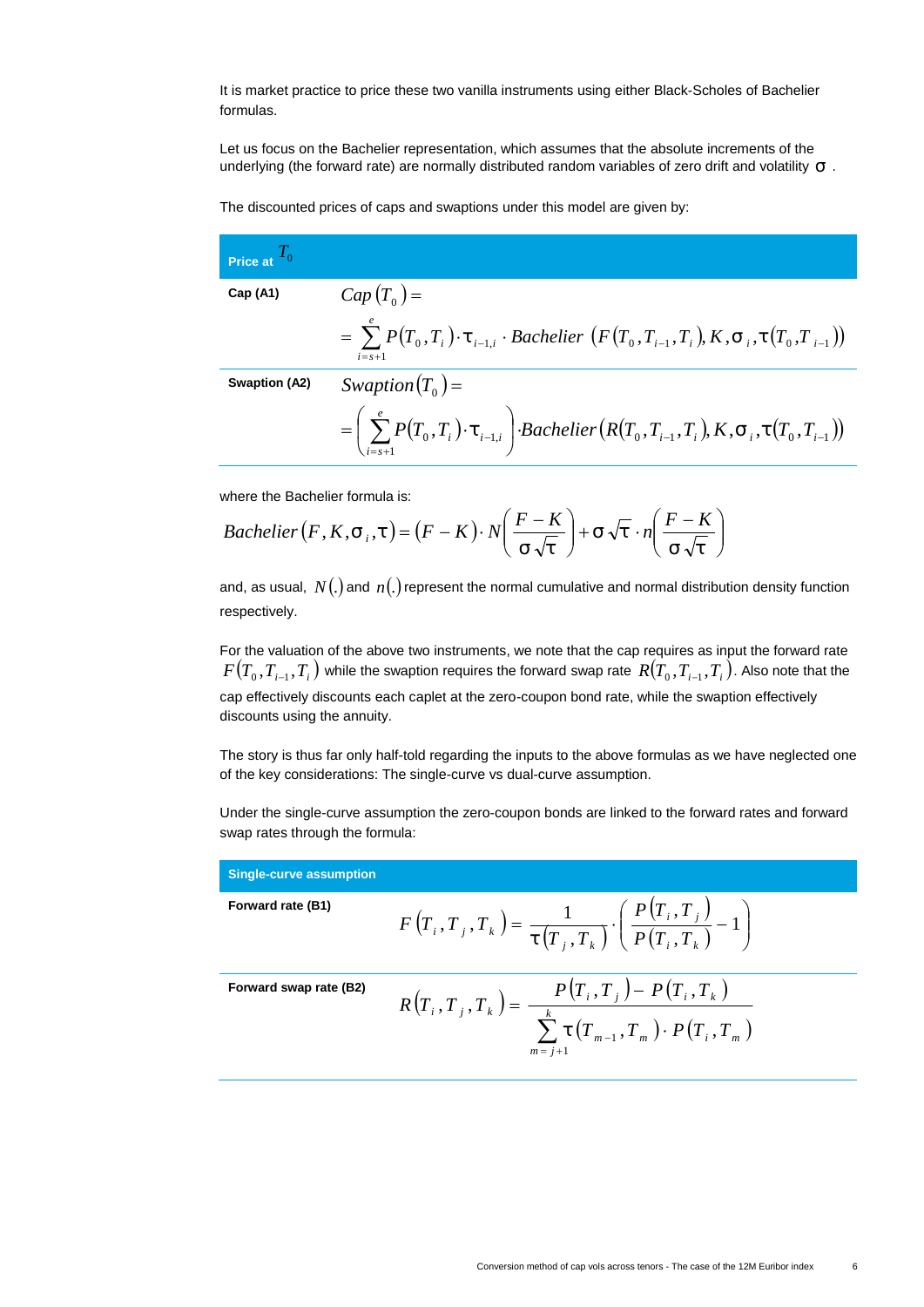On the contrary, under the dual-curve assumption, which is the market practice, the relation involves various curves.

| <b>Dual-curve assumption</b>      |                                                                                                                                                                                                                            |
|-----------------------------------|----------------------------------------------------------------------------------------------------------------------------------------------------------------------------------------------------------------------------|
| x-Month<br>Forward rate (C1)      | $F_{xM}(T_i, T_j, T_k) = \frac{1}{\ddagger (T_j, T_k)} \cdot \left( \frac{P_{xM}(T_i, T_j)}{P_{xM}(T_i, T_k)} - 1 \right)$                                                                                                 |
| x-Month<br>Forward swap rate (C2) | $\sum_{m=1}^{N} F_{xM}(T_{i},T_{m-1},T_{m}) \cdot \ddagger (T_{m-1},T_{m}) \cdot P_{OIS}(T_{i},T_{m})$<br>$R_{xM}\left(T_{i},T_{j},T_{k}\right)=\frac{m-j+1}{2}$<br>$\sum t(T_{m-1},T_m)\cdot P_{OIS}(T_i,T_m)$<br>$m=j+1$ |

where  $P_{OIS}(T_i, T_j)$  and  $P_{xM}(T_i, T_j)$  correspond respectively to the discount and forward x-Month curves.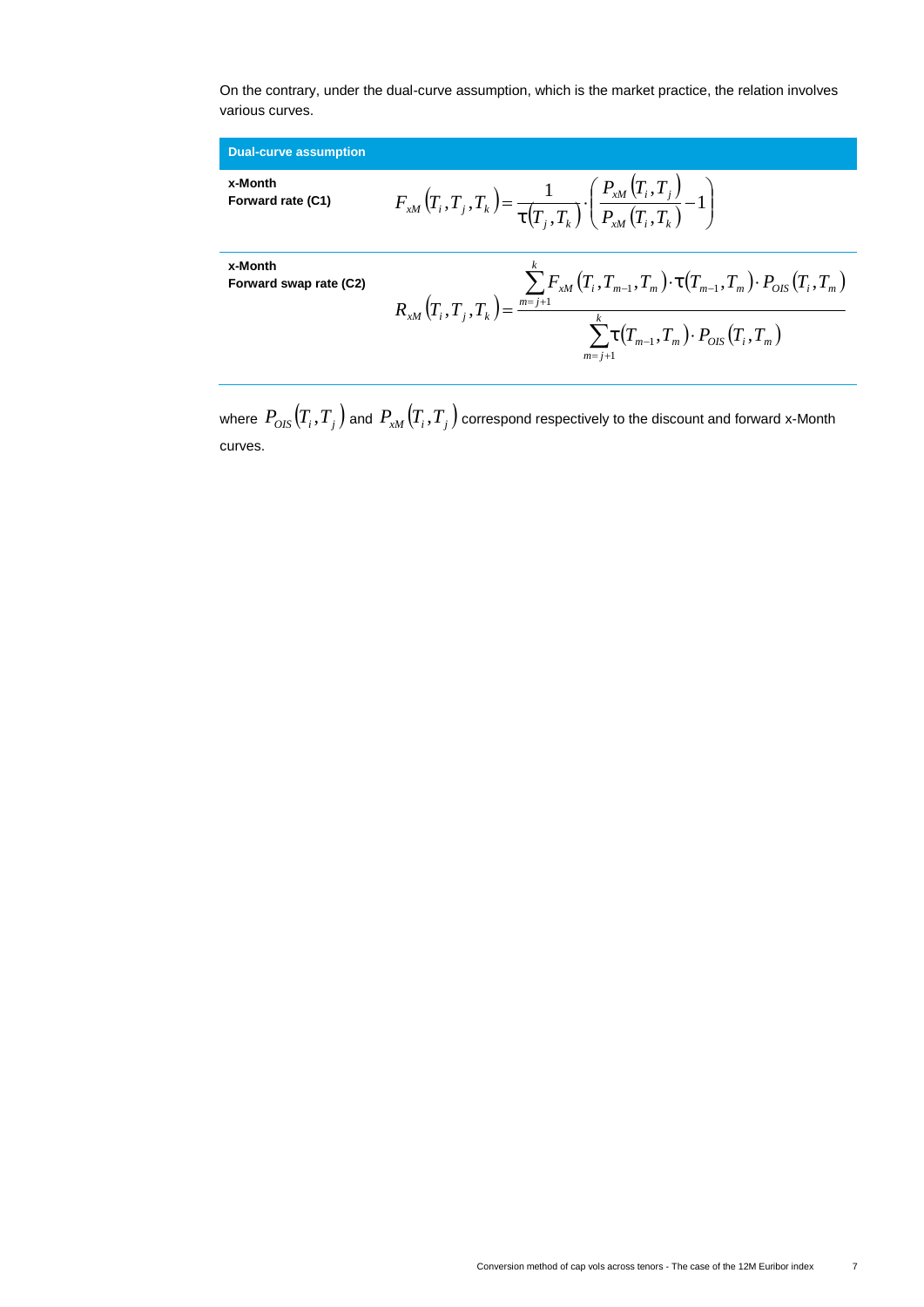# Bachelier formula's translation property

The Bachelier formula is one of the two common ways to quote a price. It is typically used in conjunction with a stochastic model, such as the SABR model: The stochastic model provides a volatility while the Bachelier formula is used as a quoting device to convert the volatility into a price.

One of the advantages of the Bachelier formula is that a negative strike does not lead to unpleasant divergences under the negative-rate environment, unlike the Black formula. For this reason, there are volatility quotes available for negative strikes. On the contrary, under the Black formula one has to apply a shift to avoid divergences.

The Bachelier formula also entails an interesting translation-invariance property with respect to the forward and the strike, namely:

$$
Bachelier(F, K+f, \uparrow, \uparrow, \downarrow) = (F - K - f) \cdot N \left( \frac{F - K - f}{\uparrow \sqrt{\uparrow}} \right) + \uparrow \sqrt{\uparrow} \cdot n \left( \frac{F - K - f}{\uparrow \sqrt{\uparrow}} \right)
$$

$$
= Bachelier(F - f, K, \uparrow, \downarrow)
$$

This property will be used in the next section to convert an adjustment to the strike into an adjustment to the forward swap rate.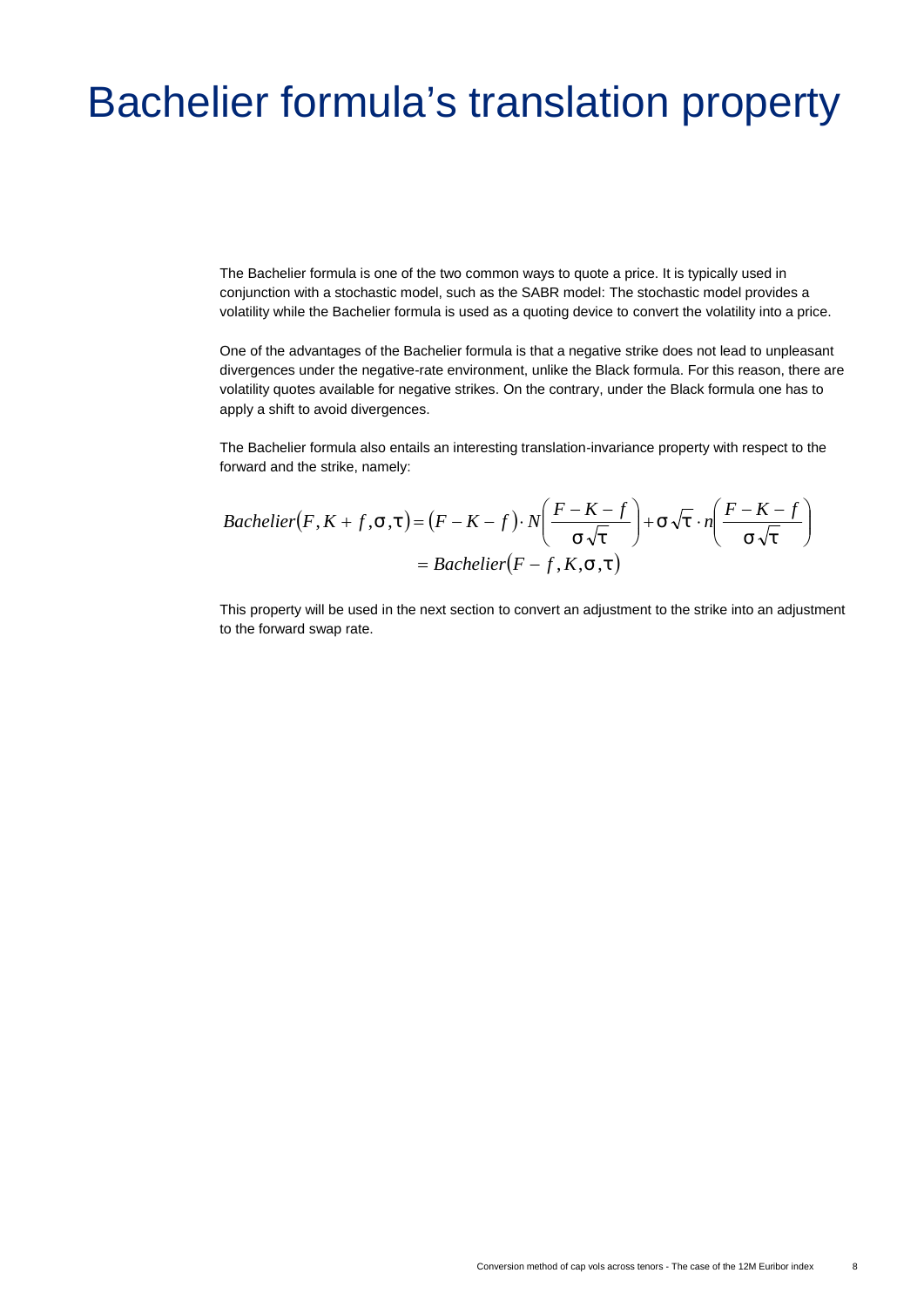# An exact relation for the 12M cap vols in the single-curve world

There are no quotations on Bloomberg regarding the EUR 12M cap volatility. This means that if one wants to price an instrument on the 12M Euribor, then this underlying needs to be constructed from another tenor.

Since the 6M tenor is the most liquid underlying on the EUR currency it may be a good idea to extrapolate the 12M vols from the 6M vols.

In order to do so one argues in the following way:

A caplet that starts in 1Y with underlying 12M Euribor is essentially an option on a swap that pays the 12M Euribor over the period between 1Y and 2Y with one payment at 2Y (see figure below).



A swaption with underlying 6M Euribor, with tenor 1Y and expiry 1Y is an option on a swap that pays 6M Euribor twice (see figure below).



In this setting and under the single-curve assumption it can be demonstrated that one payment of 12M Euribor at 2Y equals two semi-annual payments of 6M Euribor (one at 1.5Y and the second at 2Y). This equivalence in the two payoffs is exact in a single-curve world.

In order to see this we write out the payoffs of the cap at  $T_{1Y}$  which is the start date of the caplet (fixing of the forward rate) and also the start date of the swap.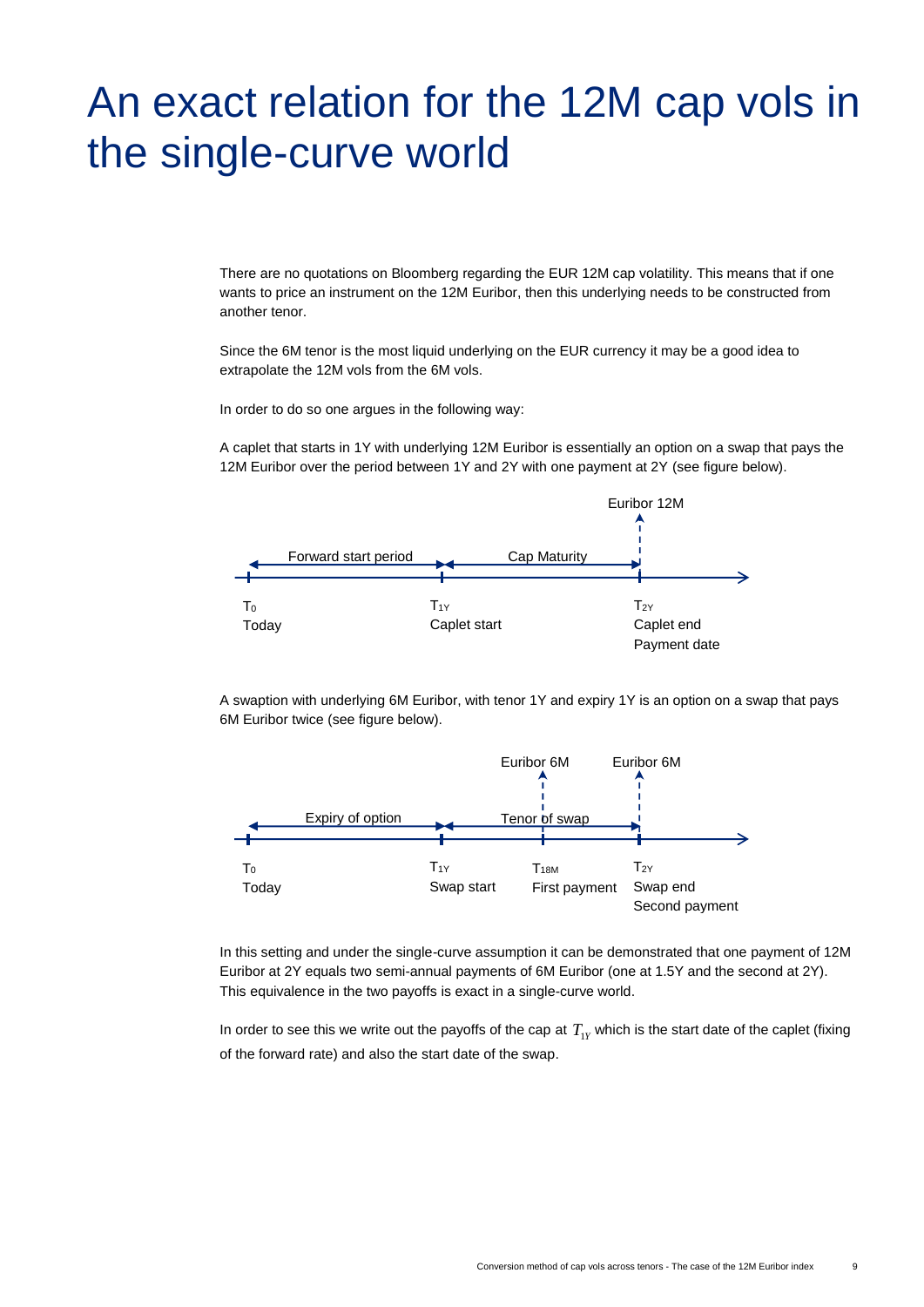We are interested to compare the price at  $T_{1Y}$  of a cap starting at that date with underlying the 12M index versus the price of a swaption on a 6M index with tenor 1Y.

Taking an expectation in the expression of the payoff a cap (with filtration up to  $\, T_{_1Y}$  ) allows us to separate the deterministic part (involving the forward rate which has been fixed at  $T_{1Y}$  ) from the stochastic part (the discount factor). The latter is then equivalent to the zero-coupon bond.

The price of a cap at 1Y starting in 1Y with underlying Euribor 12M has one payment and is given by

$$
Cap(T_{1Y}) = P(T_{1Y}, T_{2Y}) \cdot \mathbf{1}_{1Y,2Y} \cdot (F(T_{1Y}, T_{1Y}, T_{2Y}) - K)^{+}
$$

Inserting the single-curve assumption (B1) leads to

$$
Cap(T_{1Y}) = P(T_{1Y}, T_{2Y}) \cdot \mathbf{t}_{1Y,2Y} \cdot \left(\frac{1}{\mathbf{t}_{1Y,2Y}} \cdot \left(\frac{P(T_{1Y}, T_{1Y})}{P(T_{1Y}, T_{2Y})}-1\right) - K\right)^{+}
$$
  
=  $(1 - P(T_{1Y}, T_{2Y}) - K \cdot P(T_{1Y}, T_{2Y}))^{+}$ 

On the other hand, a swaption on the 6M Euribor index is composed of a floating part and an annuity part. The floating part pays semi-annually (thus 2 payments) while the annuity part pays annually (thus 1 payment). This implies that

$$
Swaption(T_{1Y}) =
$$
\n
$$
= \left( \begin{array}{l} P(T_{1Y}, T_{18M}) \cdot \ddot{\tau}_{1Y,18M} \cdot F(T_{1Y}, T_{1Y}, T_{18M}) + P(T_{1Y}, T_{2Y}) \cdot \dot{\tau}_{18M,2Y} \cdot F(T_{1Y}, T_{18M}, T_{2Y}) \\ -K \cdot \ddot{\tau}_{1Y,18M} \cdot P(T_{1Y}, T_{2Y}) \end{array} \right)^{+}
$$

Inserting the single-curve assumption (B1) leads to

$$
\begin{split}\n\text{Swaption}(T_{1Y}) &= \\
&= \left( P(T_{1Y}, T_{18M}) \cdot \mathbf{t}_{1Y,18M} \cdot \frac{1}{\mathbf{t}_{1Y,18M}} \cdot \left( \frac{P(T_{1Y}, T_{1Y})}{P(T_{1Y}, T_{18M})} - 1 \right) \right) \\
&= \left( + P(T_{1Y}, T_{2Y}) \cdot \mathbf{t}_{18M,2Y} \cdot \frac{1}{\mathbf{t}_{18M,2Y}} \cdot \left( \frac{P(T_{1Y}, T_{18M})}{P(T_{18M}, T_{2Y})} - 1 \right) \right) \\
&- K \cdot \mathbf{t}_{1Y,2Y} \cdot P(T_{1Y,2Y}) \\
&= \left( 1 - P(T_{1Y,2Y}) - K \cdot P(T_{1Y}, T_{2Y}) \right)^{+}\n\end{split}
$$

We notice that the price of a swaption with tenor 1Y and underlying the 6M index equals that of a forward-starting cap with underlying the 12M index and maturity 1Y:

$$
Swaption_{6M}\left(T_{1Y}^{\mathsf{K}}\right) = Cap_{12M}\left(T_{1Y}, K\right)
$$

This exact relation between the market price of a 6M swaption vs that of a 12 cap cannot be extended to an exact relation between the 6M swaption vol vs the 12 cap vol. The reason is that the two vols are representations of two slightly different formulas; the formula for swaptions involves the forward swap rate as underlying and discounts by the annuity while the formula for a caplet involves the forward rate as underlying and discounts by the OIS curve. However, in circumstances where the two underlyings and discount rates are similar, approximating 12M cap vols by 6M swaption vols can be reasonable.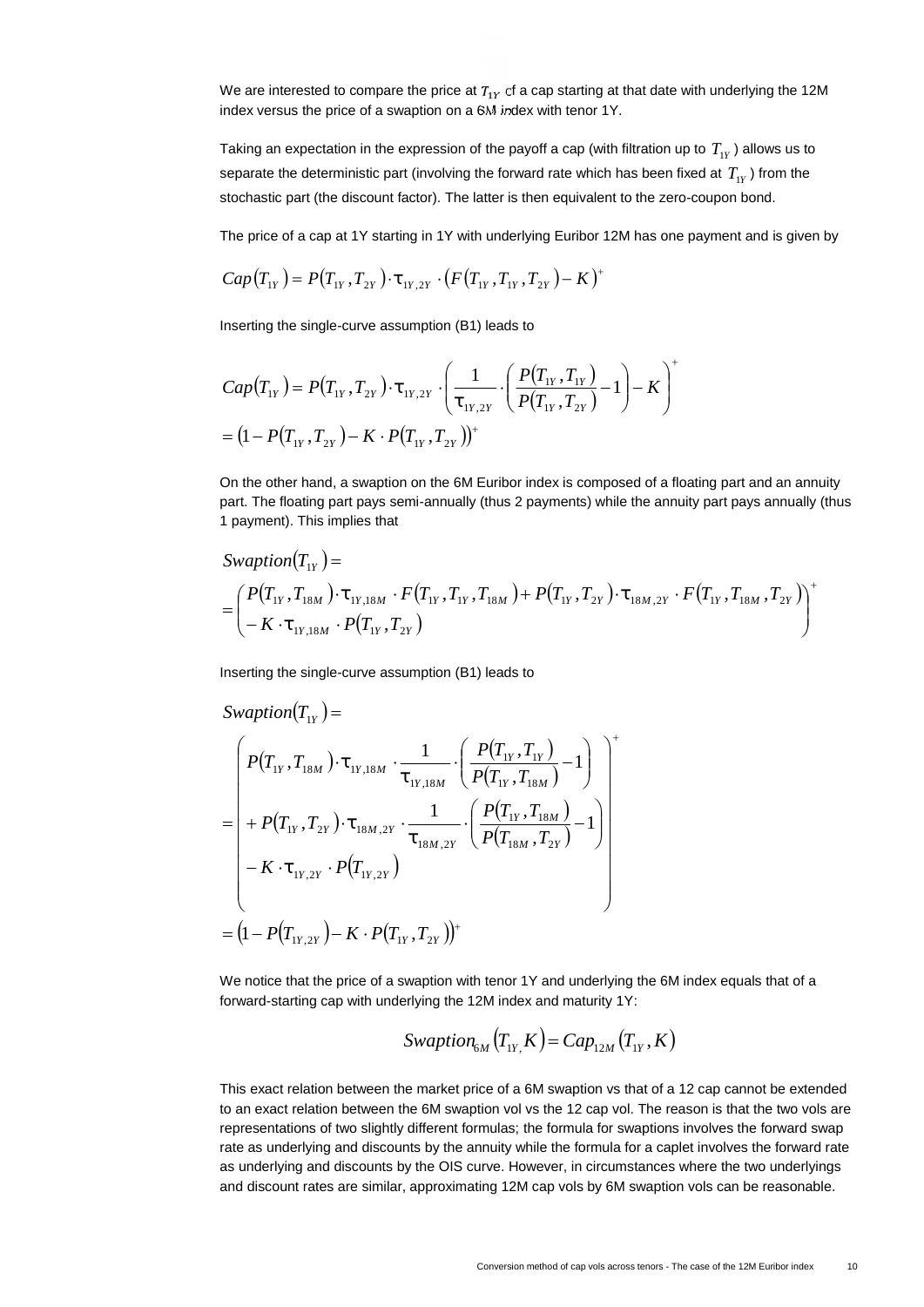# A proxy for the 12M cap vols in the dual curve world

The single-curve assumption is a crucial element to prove the identity of the two payoffs. However, we know that this assumption is incorrect. To this end, let us introduce the spread between OIS and the 6M zero-coupon curve as seen at time  $T_{\rm r}$  :

$$
S_{6M}(T_{r}) = F_{6M}(T_{r}, T_{s}) - F_{OIS}(T_{r}, T_{s}, T_{s} + 6M)
$$

where our notation  $\,F_{\rm t}\,(T_{_{\Gamma}}\,,T_{_{\rm S}}\,) \!= F\,(T_{_{\Gamma}}\,,T_{_{\rm S}}\,,T_{_{\rm S}}\,+ \ddagger\,)$  indicates a forward rate as seen from time  $T_{_{\Gamma}}\,$ for a period starting at  $T_{_{\mathrm{S}}}$  and finishing at  $T_{_{\mathrm{S}}} + \ddagger$  . Similarly the spread between OIS and the12M zero-coupon curve:

$$
S_{12M}(T_r) = F_{12M}(T_r, T_s) - F_{OIS}(T_r, T_s, T_s + 12M)
$$

We are assuming that the spread does not carry a term-structure across maturities and it depends only on the value-date as the viewpoint of the computation (i.e. in the formula above the left-hand side has no dependency on  $T_{_{\mathrm{S}}}$  ). This is justifiable by inspection of the market quotes of the spread.

Indicatively, the figure below shows the spread between the 12M Euribor and OIS rate. The difference between the two curves does not vary significantly, thereby supporting the assumption.



Under the dual-curve world the payoff of the 6M swaption valued at  $T_{1Y}$  will be:

$$
\begin{aligned}\n\text{Swaption}_{6M}(T_{1Y}) &= \\
&= \begin{pmatrix} P_{OIS}(T_{1Y}, T_{18M}) \cdot \ddot{\mathbf{t}}_{1Y,18M} \cdot F_{6M}(T_{1Y}, T_{1Y}) \\ \n&+ P_{OIS}(T_{1Y}, T_{2Y}) \cdot \ddot{\mathbf{t}}_{18M,2Y} \cdot F_{6M}(T_{1Y}, T_{18M}) \\ \n&- K \cdot \ddot{\mathbf{t}}_{1Y,18M} \cdot P_{OIS}(T_{1Y}, T_{2Y}) \n\end{pmatrix}^+\n\end{aligned}
$$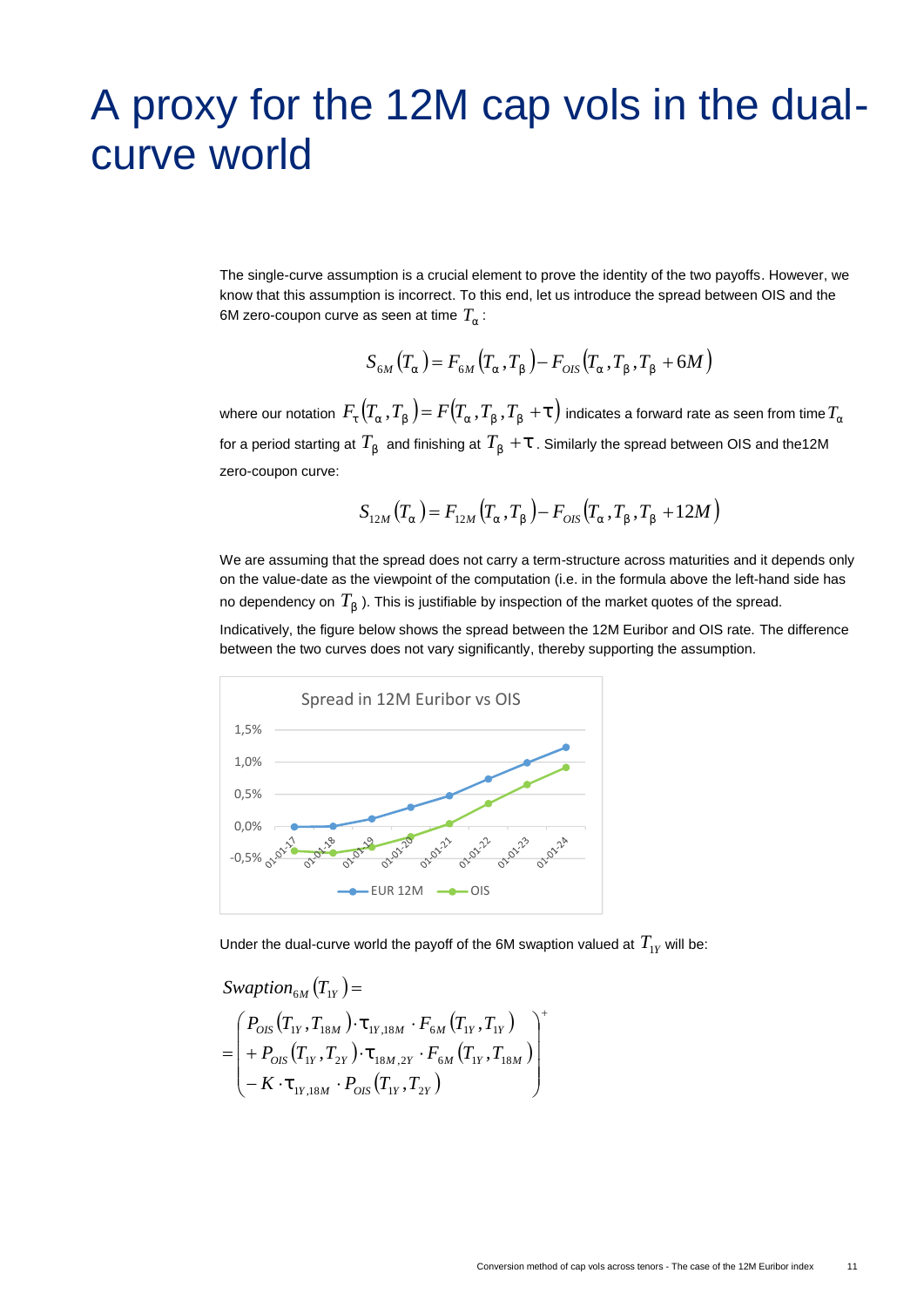Expressing now the swaption in terms of the OIS-6M spread gives

$$
\begin{split} \textit{Swaption}_{6M}(T_{1Y}) &= \\ &= \left(\begin{matrix} P_{OIS}(T_{1Y}, T_{18M}) \cdot \mathbf{t}_{1Y,18M} \cdot (F_{OIS}(T_{1Y}, T_{1Y}, T_{1Y} + 6M) + S_{6M}(T_{1Y})) \\ + P_{OIS}(T_{1Y}, T_{2Y}) \cdot \mathbf{t}_{18M,2Y} \cdot (F_{OIS}(T_{1Y}, T_{18M}, T_{18M} + 6M) + S_{6M}(T_{1Y})) \\ - P_{OIS}(T_{1Y}, T_{2Y}) \cdot \mathbf{t}_{1Y,2Y} \cdot K \end{matrix}\right) \end{split}
$$

Pulling together the spreads and using the identity

$$
\begin{aligned}\n& \mathbf{t}_{1Y,18M} \cdot P_{OIS}(T_{1Y}, T_{18M}) F_{OIS}(T_{1Y}, T_{1Y}, T_{18M}) + \mathbf{t}_{18M,2Y} \cdot P_{OIS}(T_{1Y}, T_{2Y}) F_{OIS}(T_{1Y}, T_{18M}, T_{2Y}) \\
&= 1 - P_{OIS}(T_{1Y}, T_{2Y}) = \mathbf{t}_{1Y,2Y} \cdot P_{OIS}(T_{1Y}, T_{2Y}) F_{OIS}(T_{1Y}, T_{1Y}, T_{2Y})\n\end{aligned}
$$

leads to

$$
Swaption_{6M}(T_{1Y}) =
$$
\n
$$
= \begin{pmatrix} S_{6M}(T_{1Y}) \cdot (P_{OS}(T_{1Y}, T_{2Y}) \cdot \mathbf{t}_{18M,2Y} + P_{OS}(T_{1Y}, T_{18M}) \cdot \mathbf{t}_{1Y,18M}) \\ + \mathbf{t}_{1Y,2Y} \cdot P_{OS}(T_{1Y}, T_{2Y}) \cdot F_{OS}(T_{1Y}, T_{1Y}, T_{2Y}) \\ - \mathbf{t}_{1Y,2Y} \cdot P_{OS}(T_{1Y}, T_{2Y}) \cdot K \end{pmatrix}^{+}
$$

In the second line of the right-hand side we now inject the 12M spread:

$$
Swaption_{6M}(T_{1Y}) = \begin{pmatrix} P_{OS}(T_{1Y}, T_{2Y}) \cdot \ddagger_{1Y,2Y} (F_{12M} (T_{1Y}, T_{1Y}) - S_{12M} (T_{1Y})) \\ - P_{OS}(T_{1Y}, T_{2Y}) \cdot \ddagger_{1Y,2Y} \\ \left( K - \frac{S_{6M} (T_{1Y})}{\ddagger_{1Y,2Y}} \cdot \left( \ddagger_{18M,2Y} + \ddagger_{1Y,18M} \frac{P_{OS} (T_{1Y}, T_{18M})}{P_{OS} (T_{1Y}, T_{2Y})} \right) \right) \end{pmatrix}^+
$$

Switching from OIS zero-coupons to OIS forward rates results in

$$
Swaption_{6M}(T_{1Y}) =
$$
\n
$$
= P_{OS}(T_{1Y}, T_{2Y}) \cdot \mathbf{t}_{1Y,2Y}
$$
\n
$$
\cdot \left(F_{12M}(T_{1Y}, T_{1Y}) - \left(K + S_{12M}(T_{1Y}) - \frac{S_{6M}(T_{1Y})}{\mathbf{t}_{1Y,2Y}} \cdot (\mathbf{t}_{1Y,2Y} + \mathbf{t}_{1Y,18M}^2 F_{OS}(T_{1Y}, T_{18M}, T_{2Y}))\right)\right)^+
$$
\n
$$
= P_{OS}(T_{1Y}, T_{2Y}) \cdot \mathbf{t}_{1Y,2Y}
$$
\n
$$
\cdot \left(F_{12M}(T_{1Y}, T_{1Y}) - \left(K + S_{12M}(T_{1Y}) - S_{6M}(T_{1Y}) \cdot \left(1 + \frac{\mathbf{t}_{1Y,18M}^2}{\mathbf{t}_{1Y,2Y}} \cdot F_{OS}(T_{1Y}, T_{18M}, T_{2Y})\right)\right)\right)
$$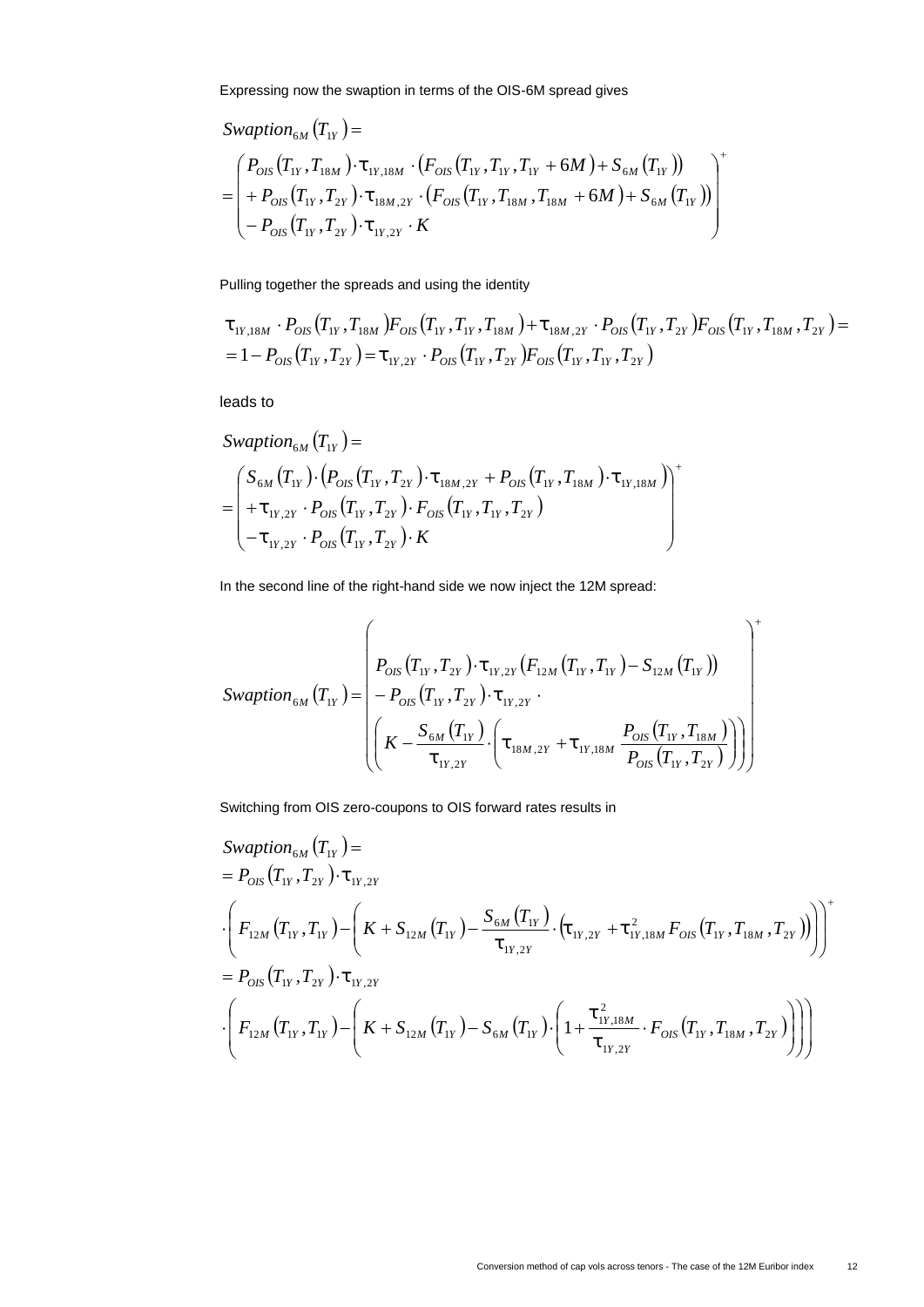We can further simplify this expression by arguing that

 $S_{6M}(T_{1Y})\cdotp F_{OIS}(T_{1Y},T_{18M},T_{2Y})$   $<<$   $\left|S_{12M}(T_{1Y})\right|$  . This is justified by the fact that the forward rate is typically a quantity much less than 1 and furthermore the 6M spread is smaller than the 12M. This leads to the final expression:

$$
Swaption_{6M}(T_{1Y}) \approx P_{OIS}(T_{1Y}, T_{2Y}) \cdot \mathbf{t}_{1Y,2Y} \cdot (F_{12M}(T_{1Y}, T_{1Y}) - K^*)^+
$$

where the adjusted strike  $K^*$  equals to

$$
K^* = K + \Delta S_{1Y};
$$
  
\n
$$
\Delta S_{1Y} = S_{12M} (T_{1Y}) - S_{6M} (T_{1Y})
$$

Notice that we have arrived at an expression that can alternatively be seen as a 12M cap starting in 1Y with an adjusted strike. The adjustment to the strike is the mere difference in spreads. This implies that although a 12M cap is illiquid and hard to price, we can alternatively price it as a 6M swaption with an adjusted strike.

To emphasize this point, let us make the dependence on strike and volatility more explicit. We have shown that:

$$
Swaption_{6M}(T_{1Y}, K) \approx Cap_{12M}(T_{1Y}, K + \Delta S_{1Y})
$$

Or, equivalently:

$$
Cap_{12M}(T_{1Y}, K) \approx \text{Swaption}_{6M}(T_{1Y}, K - \Delta S_{1Y})
$$

We are hence able to price a 12M caplet with strike K, by simply pricing a 6M Euribor swaption with strike  $K - \Delta S_{1Y}$ .

Notice that the difference between the single- vs the dual-curve assumption is now translated to a difference in strikes. Thus it can be easily computed.

To summarise the findings so far we have the table below:

| Relation between 12 Cap prices vs 6M swaption prices, as seen from time $T_{W}$ . |                                                                                                                                       |  |
|-----------------------------------------------------------------------------------|---------------------------------------------------------------------------------------------------------------------------------------|--|
| Single-curve assumption (D1)                                                      | $Cap_{12M}(T_{1Y}, K) = Swaption_{6M}(T_{1Y} K)$                                                                                      |  |
| Dual-curve assumption (D2)                                                        | $Cap_{12M}(T_{1Y}, K) \approx Swaption_{6M}(T_{1Y}, K - \Delta S_{1Y}(T_{1Y}))$<br>$\Delta S_{1Y} = S_{12M}(T_{1Y}) - S_{6M}(T_{1Y})$ |  |

The above relations represent market prices as seen from time  $\, T_{1Y}$  . In order to convert them into mark-to-markets as seen at time  $\, T_{0}$  we need to compute the discounted expectation value. The only remaining stochastic variables in the dual-curve relation (D2) that the expectation would act upon are the two spreads  $\,_{6M}\left(T_{_{1}}\right)$  and  $\,S_{_{12M}}\left(T_{_{1}}\right).$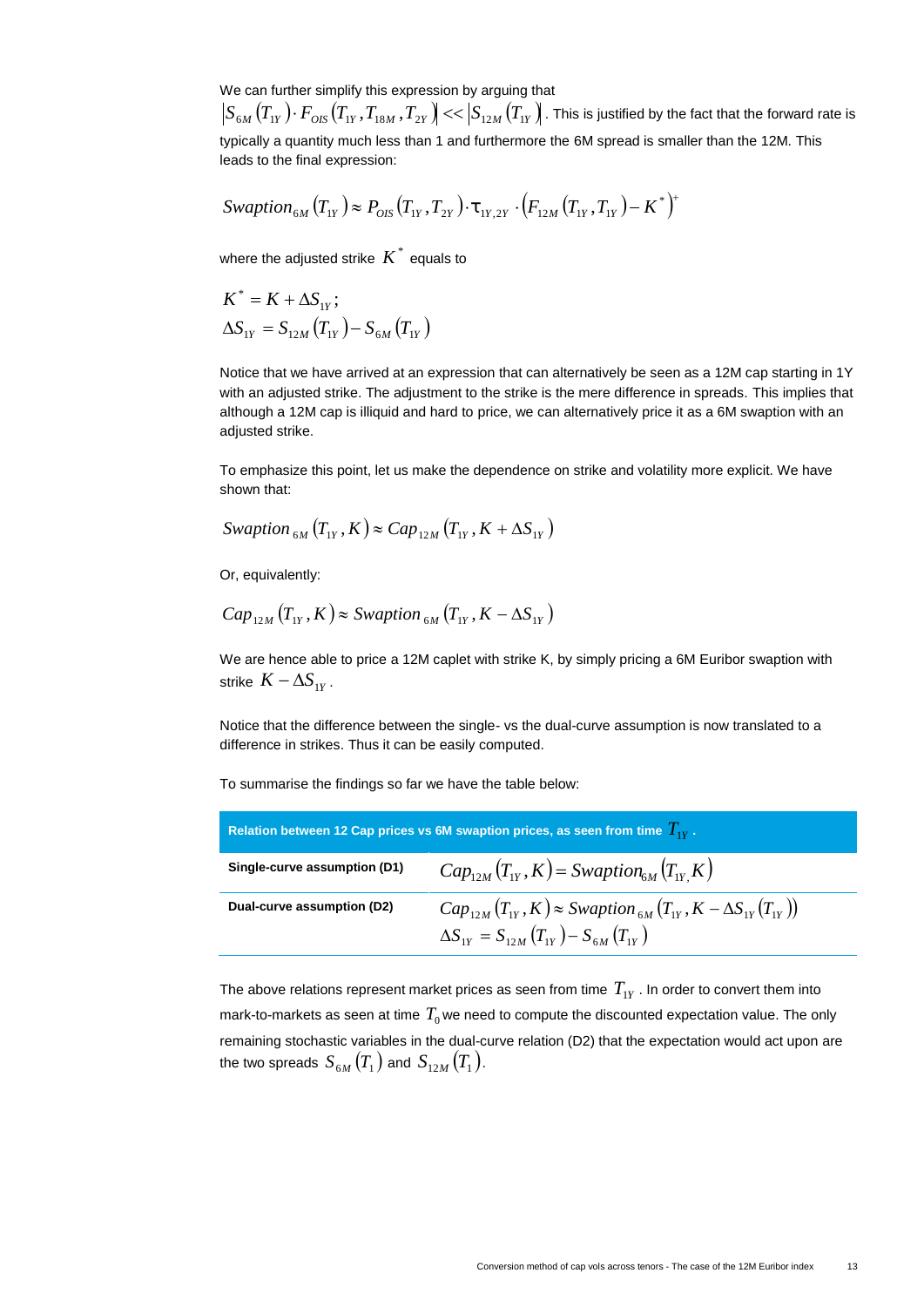At this stage, we would in principle require a stochastic spread model e.g. the one proposed by Mercurio and Xie <sup>1</sup>. However, in order to arrive at an analytically tractable expression we will consider the simplest model for the spreads, namely one where they remain constant:

$$
S_{6M}(T_1) = S_{6M}(T_0) \text{ and } S_{12M}(T_1) = S_{12M}(T_0).
$$

It has been suggested that this deterministic approach has been used by many banks<sup>2</sup>, namely a model is chosen for the OIS curve and then forward curves are built at a deterministic spread over the OIS curve, thus assuming the martingale property in the formula above.

More elaborate models can be used (as described by Mercurio and Xie), which would introduce a volatility adjustment to the expression. We note that the order of the volatility adjustment would be small compared to  $\Delta S$ .

With this assumption we can then write:

$$
Cap_{12M}(T_{1Y}, K) =
$$
  
= Swaption<sub>6M</sub>(T<sub>0</sub>, K - \Delta S<sub>0</sub>) =  
= Annuity(T<sub>0</sub>, T<sub>2Y</sub>) $\cdot$  Bachelier(R<sub>6M</sub>(T<sub>0</sub>, T<sub>1Y</sub>, T<sub>2Y</sub>), K - \Delta S<sub>0</sub>, t<sub>6M</sub>(K - \Delta S<sub>0</sub>)t<sub>T<sub>0</sub>, T<sub>1Y</sub></sub>)

With

$$
\Delta S_{\scriptscriptstyle{0}}=S_{\scriptscriptstyle{12M}}\left(T_{\scriptscriptstyle{0}}\right)-S_{\scriptscriptstyle{6M}}\left(T_{\scriptscriptstyle{0}}\right)
$$

and the annuity is the sumproduct of the two yearfractions and OIS zero-coupon bonds at the swap payments at 18M and 2Y).

Notice that due to the translation property of the Bachelier formula we can alternatively rewrite the last equation as

$$
Cap_{12M}(T_{1Y}, K) =
$$
  
= Swaption<sub>6M</sub>(T<sub>0</sub>, K - \Delta S<sub>0</sub>) =  
= Annuity(T<sub>0</sub>, T<sub>2Y</sub>)*-Bachelier*(R<sub>6M</sub>(T<sub>0</sub>, T<sub>1Y</sub>, T<sub>2Y</sub>) - \Delta S<sub>0</sub>, K, †<sub>6M</sub>(K - \Delta S<sub>0</sub>), †<sub>T<sub>0</sub>, T<sub>1Y</sub></sub>)

In other words, the adjustment can be viewed as an adjustment to the strike or to the forward swap rate.

With either of the two formulas, the adjustment to the strike will also influence the volatility. The impact of this adjustment depends on the skewness and convexity of the smile in the neighborhood of the strike. Typically, the convexity is larger for short maturities. Hence we expect the impact to be larger in this area.

<sup>1</sup> F. Mercurio and Z. Xie (December 2012) *Risk* 25 "The basis goes stochastic", pp.78-83.

<sup>2</sup> F. Mercurio (2014) "New Innovations in Multi-Curve modelling & Discounting", Global Derivatives Amsterdam May 2014.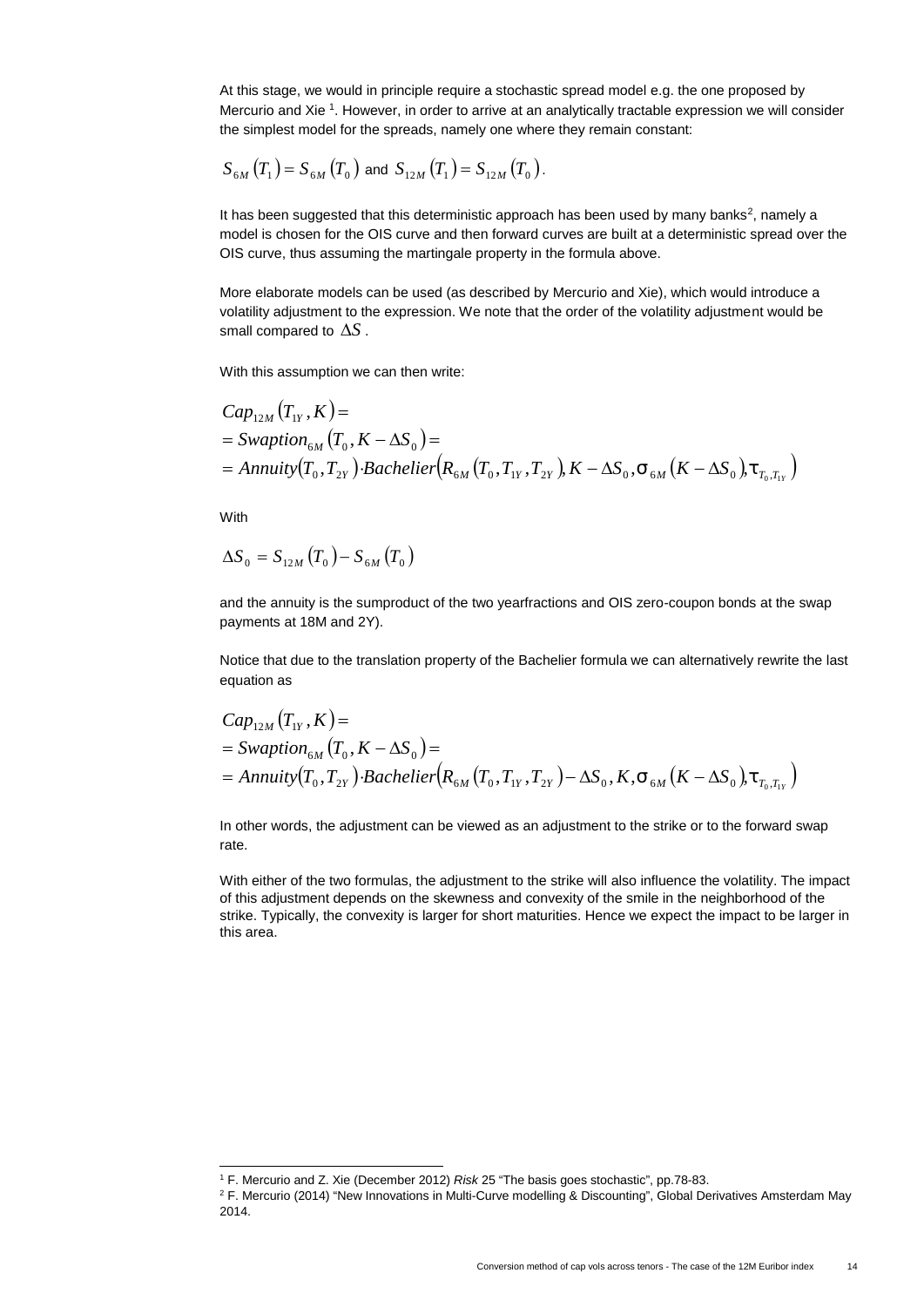# Comparison between strike-adjusted vs unadjusted approach

In some FSI practices, the methodology for the valuation of the 12M caps is based on:

- Valuing the undiscounted option using the Caplet Bachelier formula with:
	- The 12M forward rate as underlying and
	- The 6M volatility smile (as it is the only available).
- Discounting using the OIS zero-coupon bond.

Since the underlying 12M swap only consists of one payment, we have that the 12M forward rate is equal to the 12M forward swap rate and the OIS discount factor is equal the annuity of the underlying swap. The above computation is thus equivalent to a 12M swaption valuation using a 6M swaption vol. The above approach, however, neglects the strike adjustment that has been demonstrated in the previous section.

The level of discrepancy can be shown in the analysis below where we compare:

| Pricing of 12M caps                      |                                                                                             |
|------------------------------------------|---------------------------------------------------------------------------------------------|
| <b>Without strike</b><br>adjustment (E1) | $Cap_{12M}(T_{1Y}, K) = Swaption(T_{1Y} K, R_{12M}, t_{6M}(K))$                             |
| With strike<br>adjustment (E2)           | $Cap_{12M}(T_{1Y}, K)$ = Swaption $(T_{1Y} K - \Delta S_0, R_{6M}, t_{6M}(K - \Delta S_0))$ |
|                                          | $\Delta S_0 = S_{12M}(T_0) - S_{6M}(T_0)$                                                   |

where, for clarity, we have made explicit the dependence of the swaption on the forward swap rate and the volatility.

In the table below we show a numerical example of the discrepancy between the two methods. The data is based on EUR as of 29 Jan 2016. The numbers express the MTM in terms of normal (Bachelier) caplet vols.

| <b>WITH strike adjustment</b> | <b>Strike</b> |       |       |
|-------------------------------|---------------|-------|-------|
| <b>Maturity</b>               | 0%            | 1%    | 2%    |
| 1Y                            | 28.52         | 38.76 | 50.58 |
| <b>2Y</b>                     | 43.23         | 50.35 | 61.17 |
| 3Y                            | 51.84         | 59.18 | 69.19 |

| NO strike adjustment | <b>Strike</b> |       |       |
|----------------------|---------------|-------|-------|
| <b>Maturity</b>      | 0%            | 1%    | 2%    |
| 1Y                   | 31.43         | 41.65 | 53.60 |
| <b>2Y</b>            | 42.73         | 51.82 | 63.14 |
| 3Y                   | 53.79         | 61.66 | 71.93 |

We see that although the two results are similar there is a systematic bias of the unadjusted approximation.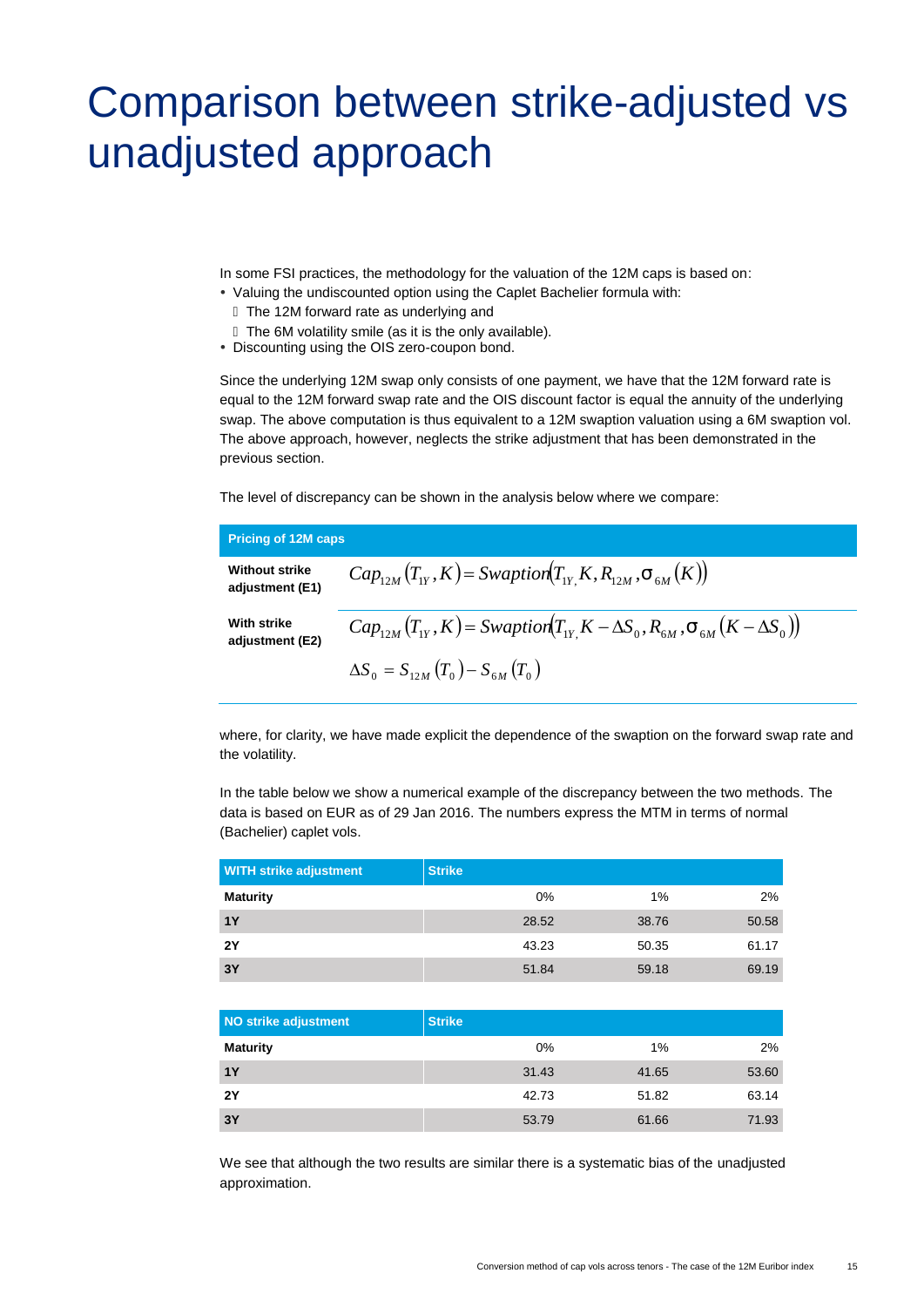### How we can help

Our team of quants provides assistance at various levels of the pricing process, from training to design and implementation.

Deloitte's team can be provide services both at Front Office level or for model validation and risk management.

Some examples of solutions tailored to your needs:

- A managed service where Deloitte provides independent valuations of vanilla interest rate products (caps, floors, swaptions, CMS) at your request
- Expert assistance with the design and implementation of your own pricing engine
- Stand-alone tools
- Training on market conventions, Bloomberg's VCUB and SWPM conventions, stochastic pricing models, shifted SABR methodology, the volatility smile, or any other related topic tailored to your needs
- The Deloitte Valuation Services for the Financial Services Industry offers a wide range of services for pricing and validation of financial instruments

Why our clients haven chosen Deloitte for their Valuation Services:

- Tailored, flexible and pragmatic solutions
- Full transparency
- High quality documentation
- Healthy balance between speed and accuracy
- A team of experienced quantitative profiles
- Access to the large network of quants at Deloitte worldwide
- Fair pricing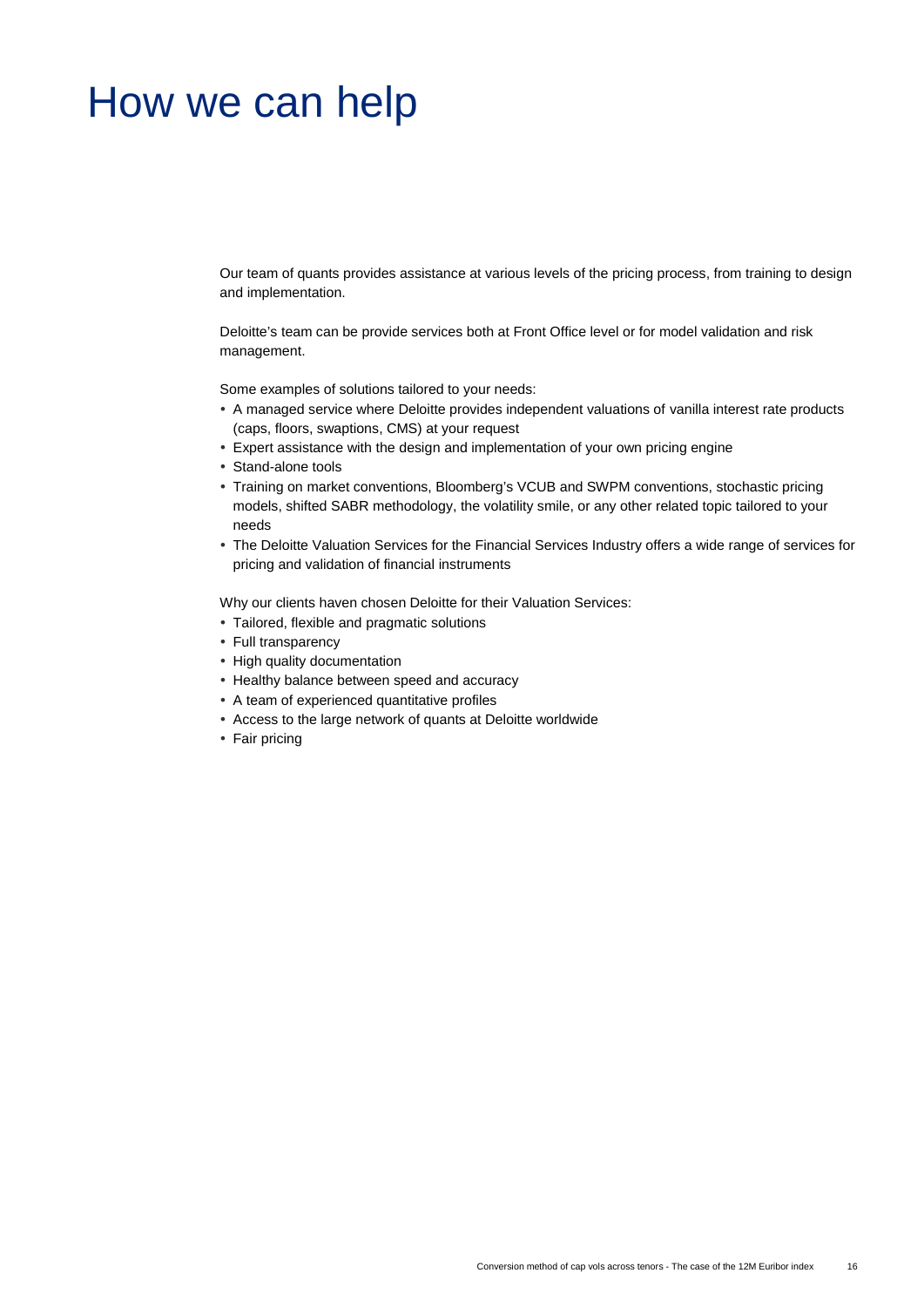## **Contacts**



#### **Nikos Skantzos**

**Director Enterprise Risk Services Diegem**

T: +32 2 800 2421 M: + 32 474 89 52 46 E: nskantzos@deloitte.com



#### **George Garston**

**Senior Consultant Enterprise Risk Services Diegem**

T: +32 2 800 2087 M: + 32 471 82 93 18 E: ggarston@deloitte.com